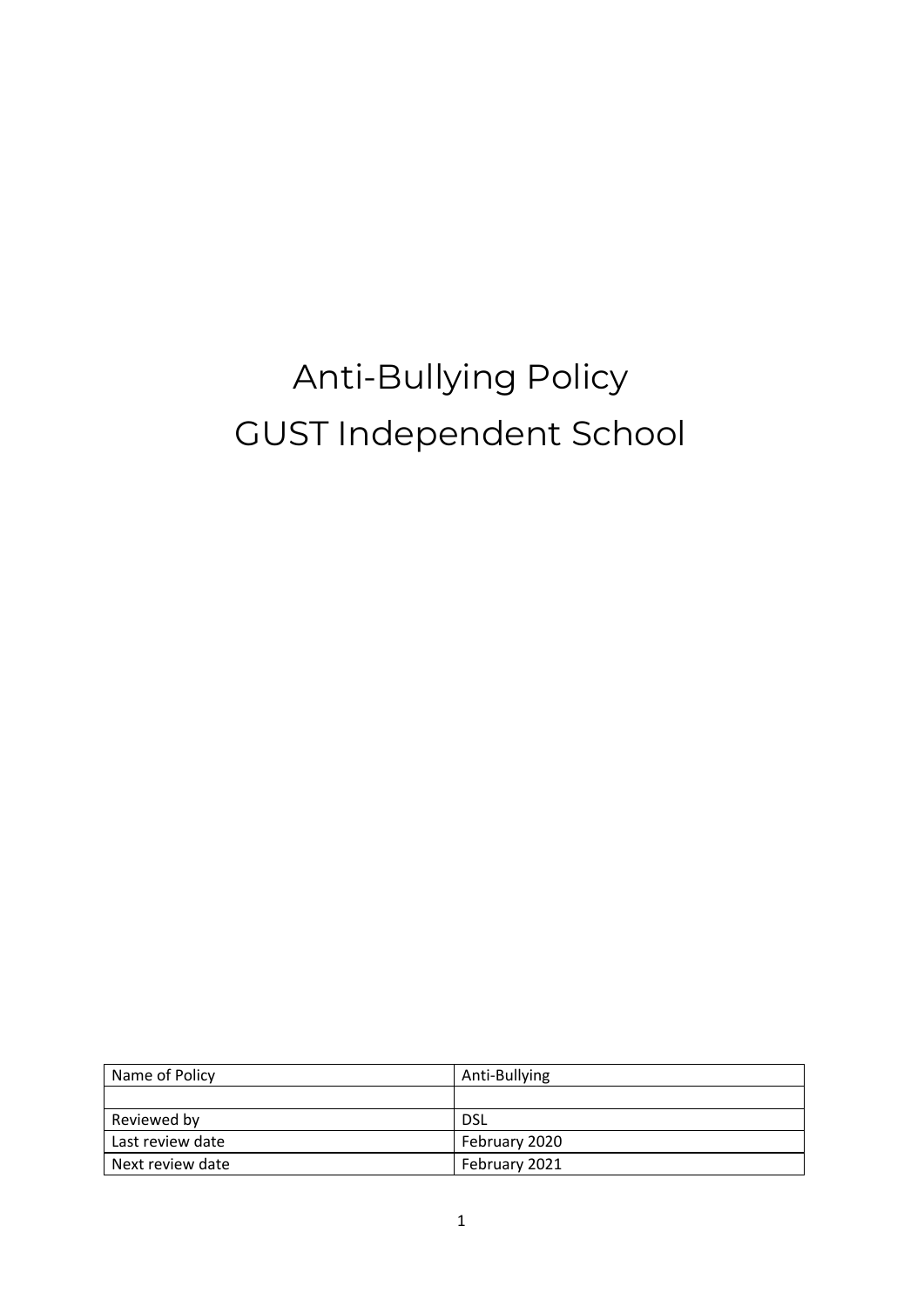*GUST Independent School is committed to equality and valuing diversity and actively supports practices that promote genuine equality of opportunity for all staff and young people.*

# **1 POSITION AND VALUES**

# **1.1 POSITION STATEMENT**

GUST Independent School aims to support, care for and educate young people in a nurturing and stimulating environment. we want our students, who have experienced difficult personal situations, to feel safe, recognise their potential, and leave gust as independent and confident young people. we seek to provide a well-developed, supportive school, which caters for all genders, cultures and religions for ages 5-17 years with emotional, social and behavioural difficulties and moderate learning difficulties. gust operates a friendly, safe environment where students are encouraged to reach their full potential.

By effectively preventing and tackling bullying, GUST Independent School can help to create a safe, disciplined environment where pupils are able to learn and fulfil their potential.

This document has therefore been produced to help GUST Independent School take action to prevent and respond to bullying as part of their overall behaviour policy.

## **1.2 INCLUSION AND DIVERSITY**

GUST Independent School is committed to promoting a positive and diverse culture in which all staff and young people are valued and supported to fulfil their potential irrespective of their age, disability, race, religion, belief, sex or sexual orientation.

We recognise our obligations under the Equality Act 2010 and are committed to promoting the equality and diversity of all those we work with especially our employees, pupils, young people and visitors. We oppose all forms of unlawful and unfair discrimination, bullying and harassment and will make every effort to comply with the requirements of the Act and its subsequent provisions.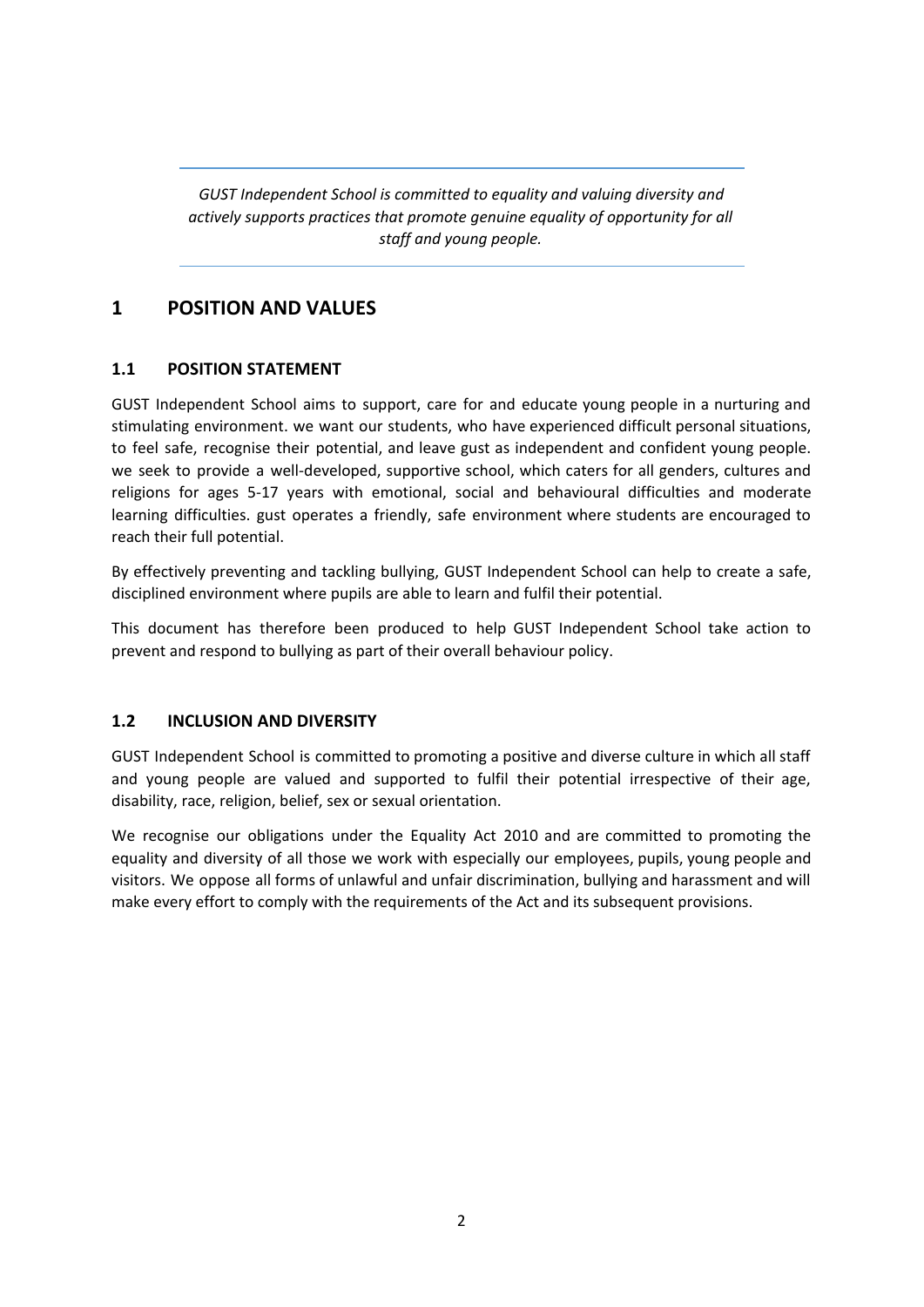# **2 DEFINITIONS**

### **2.1 WHAT IS BULLYING?**

Bullying is when individuals or groups seek to harm, intimidate or coerce someone who is perceived to be vulnerable.

Bullying includes a range of abusive behaviour that is:

- repeated
- intended to hurt someone either physically or emotionally.

It can involve people of any age, and can happen anywhere – at home, school or using digital technologies (cyberbullying). This means it can happen at any time.

Bullying encompasses a range of behaviours which are often combined**.**

#### **2.2 FORMS OF BULLYING**

#### **Verbal abuse:**

- name-calling
- saying nasty things to or about a child.

#### **Physical abuse:**

- hitting a child
- pushing a child
- physical assault.

#### **Emotional abuse:**

- making threats
- undermining a child
- excluding a child from a friendship group or activities.

#### **Cyberbullying/online bullying:**

- excluding a child from online games, activities or friendship groups
- sending threatening, upsetting or abusive messages
- creating and sharing embarrassing or malicious images or videos
- 'trolling' sending menacing or upsetting messages on social networks, chat rooms or online games
- voting for or against someone in an abusive poll
- setting up hate sites or groups about a particular child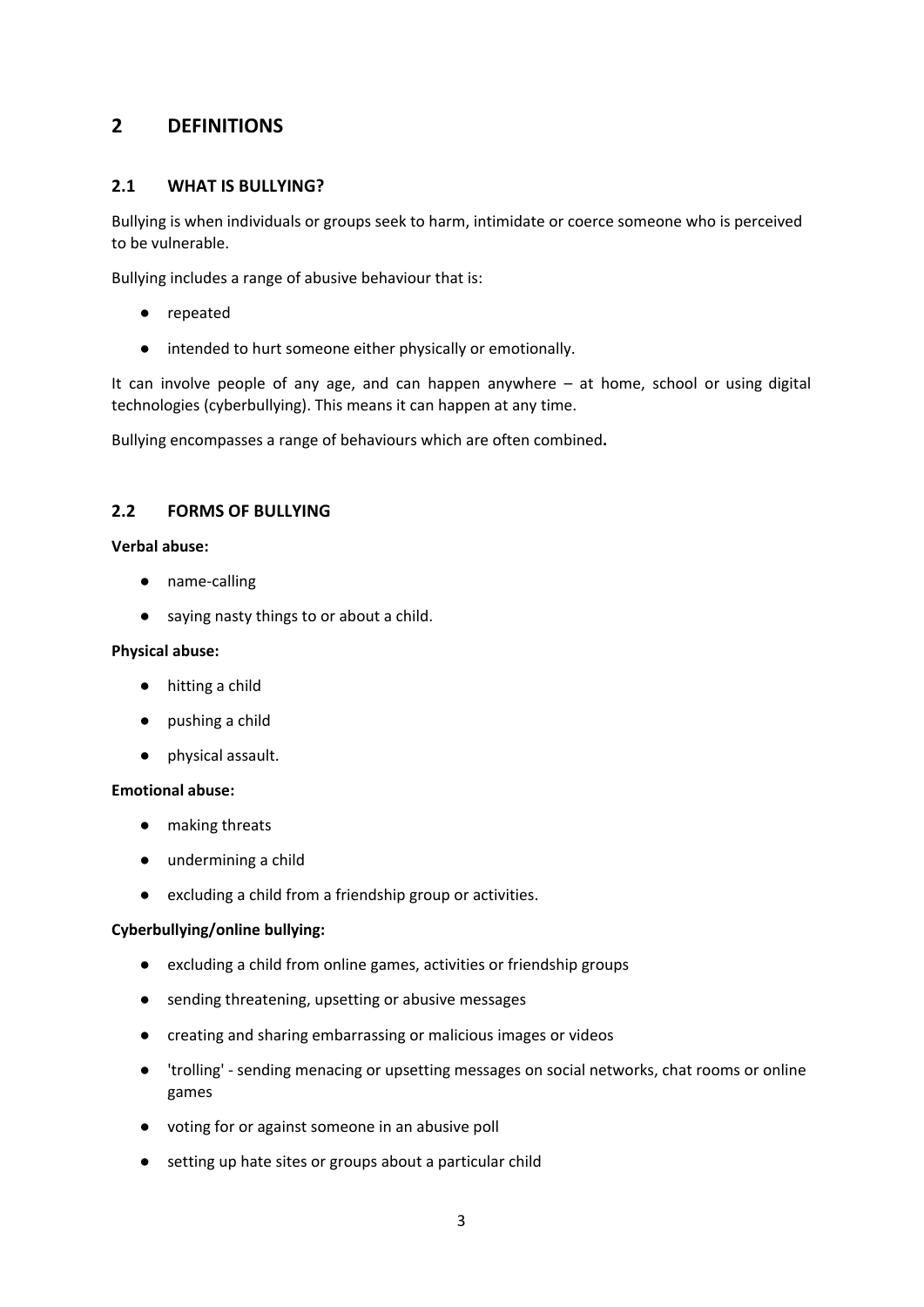- encouraging young people to self-harm
- creating fake accounts, hijacking or stealing online identities to embarrass a young person or cause trouble using their name.

'The rapid development of, and widespread access to, technology has provided a new medium for 'virtual' bullying, which can occur in or outside school. Cyber-bullying is a different form of bullying and can happen at all times of the day, with a potentially bigger audience, and more accessories as people forward on content at a click.

The Education Act 2011 amended the power in the Education Act 1996 to provide that when an electronic device, such as a mobile phone, has been seized by a member of staff who has been formally authorised by the headteacher, that staff member can examine data or files, and delete these, where there is good reason to do so. This power applies to all schools and there is no need to have parental consent to search through a young person's mobile phone.

If an electronic device that is prohibited by the school rules has been seized and the member of staff has reasonable ground to suspect that it contains evidence in relation to an offence, they must give the device to the police as soon as it is reasonably practicable. Material on the device that is suspected to be evidence relevant to an offence, or that is a pornographic image of a child or an extreme pornographic image, should not be deleted prior to giving the device to the police.1 If a staff member finds material that they do not suspect contains evidence in relation to an offence, they can decide whether it is appropriate to delete or retain the material as evidence of a breach of school discipline,' (Preventing and tackling bullying, 2017).

# **2.3 PREJUDICE-BASED BULLYING**

Bullying behaviour may be a result of prejudice that relates to perceived or actual differences. This can lead to prejudice and discriminatory language or behaviour, including racism, sexism, homophobia, biphobia or transphobia.

Respect for All states: *"Prejudice-based bullying is when bullying behaviour is motivated by prejudice based on an individual's actual or perceived identity; it can be based on characteristics unique to a child or young person's identity or circumstance."*

Research shows that anti-bullying work that clearly addresses the particular needs of vulnerable or minority groups is more effective. There is a need to address the root cause of prejudice as well as effectively responding to incidents as they arise. We need to create environments where diversity is celebrated and name calling and comments based on prejudice are challenged. Some personal characteristics are protected within the law, to address the years of unfavourable treatment experienced by some groups. The Equality Act 2010 makes it unlawful to discriminate against people with a 'protected characteristic'. These are:

- age;
- disability;
- gender reassignment;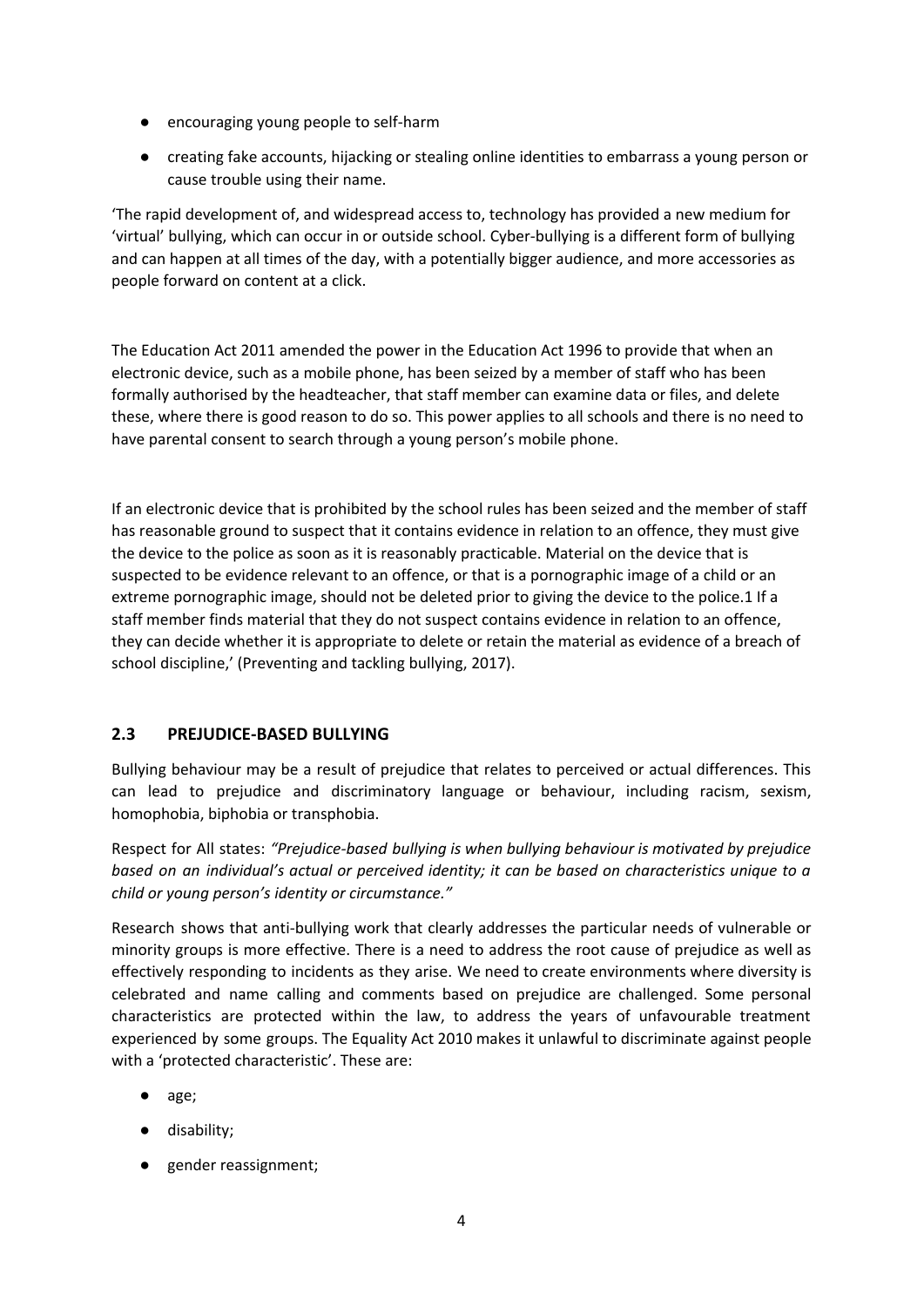- pregnancy and maternity;
- marriage and civil partnership;
- race;
- sex;
- religion or belief; and
- sexual orientation.

A more detailed explanation of the protected characteristics can be found within the Equality Act 2010 document.

Prejudice-based bullying includes the protected characteristics, but prejudice can and does extend beyond these and can lead to bullying for a variety of reasons.

#### **2.4 OTHER FORMS OF BULLYING**

**Additional Support Needs**: An additional support need can arise for any reason and be of short or long term duration. Additional support may be required to overcome needs arising from learning environment; health or disability; family circumstances or social and emotional factors. A child or young person may be bullied because they have an additional support need and crucially being bullied can also lead to an additional support need.

**Age:** Although prejudice and discrimination based on age is not applicable in school settings, it can affect children and young people in a variety of other settings. For example, in workplaces, further and higher education and in wider society.

**Asylum Seekers and Refugees:** Children and young people who are asylum seekers or refugees may be at greater risk of bullying directly and indirectly. Stigma, due to lack of knowledge and understanding of asylum seekers and refugees, and reluctance to burden parents with extra worries can allow bullying to go undetected and continue.

**Body Image and Physical appearance:** This can be hugely important to children and young people, with bullying because of body image having the potential to negatively impact upon their wellbeing.

**Disablist Bullying:** People who bully others may see children and young people with disabilities as being less able to defend themselves and less able to tell an adult about the bullying. The bullying behaviour is likely to be focused upon their specific disability or disabilities, whether they are in mainstream schooling or in specialist provision.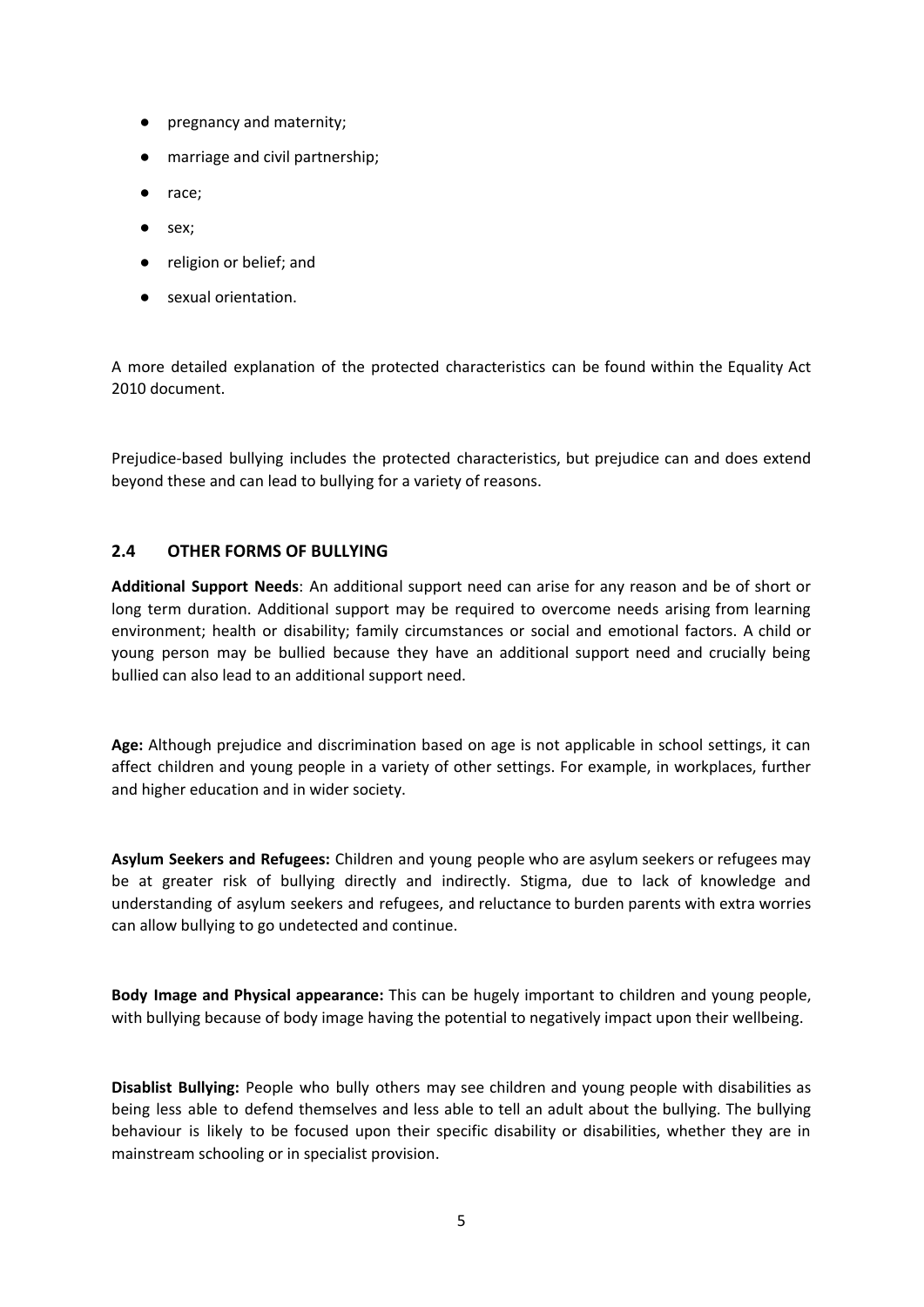**Gypsy/Travellers:** This group of children and young people are a particularly discriminated against and marginalised group and concerns about bullying are especially acute for secondary schools. Perceived risks about bullying and parents' own experiences of discriminatory behaviour may lead to low levels of enrolment and poor attendance for Gypsy/Traveller children and young people, as well as early exit from formal education. Other Traveller families, such as Roma, may have similar concerns.

**Sexual Orientation & Homophobic Bullying:** Bullying based on sexual orientation is motivated by a prejudice against lesbian, gay or bisexual (LGB) people. It is also commonly referred to as 'homophobic bullying' but can also be expanded to recognise the specific experiences of bisexual young people using the term 'biphobic bullying'.

Children and young people do not necessarily have to be gay, lesbian or bisexual themselves to experience 'homophobic bullying'. This type of bullying may be directed towards young people perceived to be lesbian, gay or bisexual young people; those that do not conform to gender norms and/or expectations; and those who have gay friends or family. Children with LGB parents may also experience homophobic bullying. Although homophobic bullying is distinct from sexist and transphobic bullying, it is related to these forms of bullying through underlying sexist attitudes.

**Intersectionality:** Understanding the different and unequal social and economic outcomes for particular groups, based on interactions between race, class, gender, sexual orientation, disability, age and ethnicity. In the context of anti-bullying, it is important to understand the connection between the experiences of belonging to one or more of these groups and people's prejudice towards them, which can lead to inequality in attainment and wellbeing.

**Looked After Children and Young People:** Children and young people who are looked after at home or who are looked after and accommodated, are vulnerable to bullying behaviour for a number of reasons. It may be due to regular changes in schools or where they are placed, which can make forming friendships difficult. Forming relationships with peers and adults can be more difficult due to their early childhood adversity.

**Marriage/Civil Partnership:** Whilst it is unlikely that a school-aged pupil will be in a same sex marriage or civil partnership and directly experience prejudice and discrimination as a result, there could be instances of indirect discrimination. For example, if the child or young person is associated with someone (parent, sibling, etc) who is in a same sex marriage or civil partnership or in a same sex relationship. Marriage and civil partnership discrimination and prejudice can also affect children and young people in a variety of other settings, for example, in workplaces, further and higher education and in wider society.

**Racial Bullying:** Children and young people from minority ethnic groups often experience bullying based on perceived differences in dress, communication, appearance, beliefs and/or culture as well as their skin colour and accent. The status of the ethnic group a child belongs to (or people assume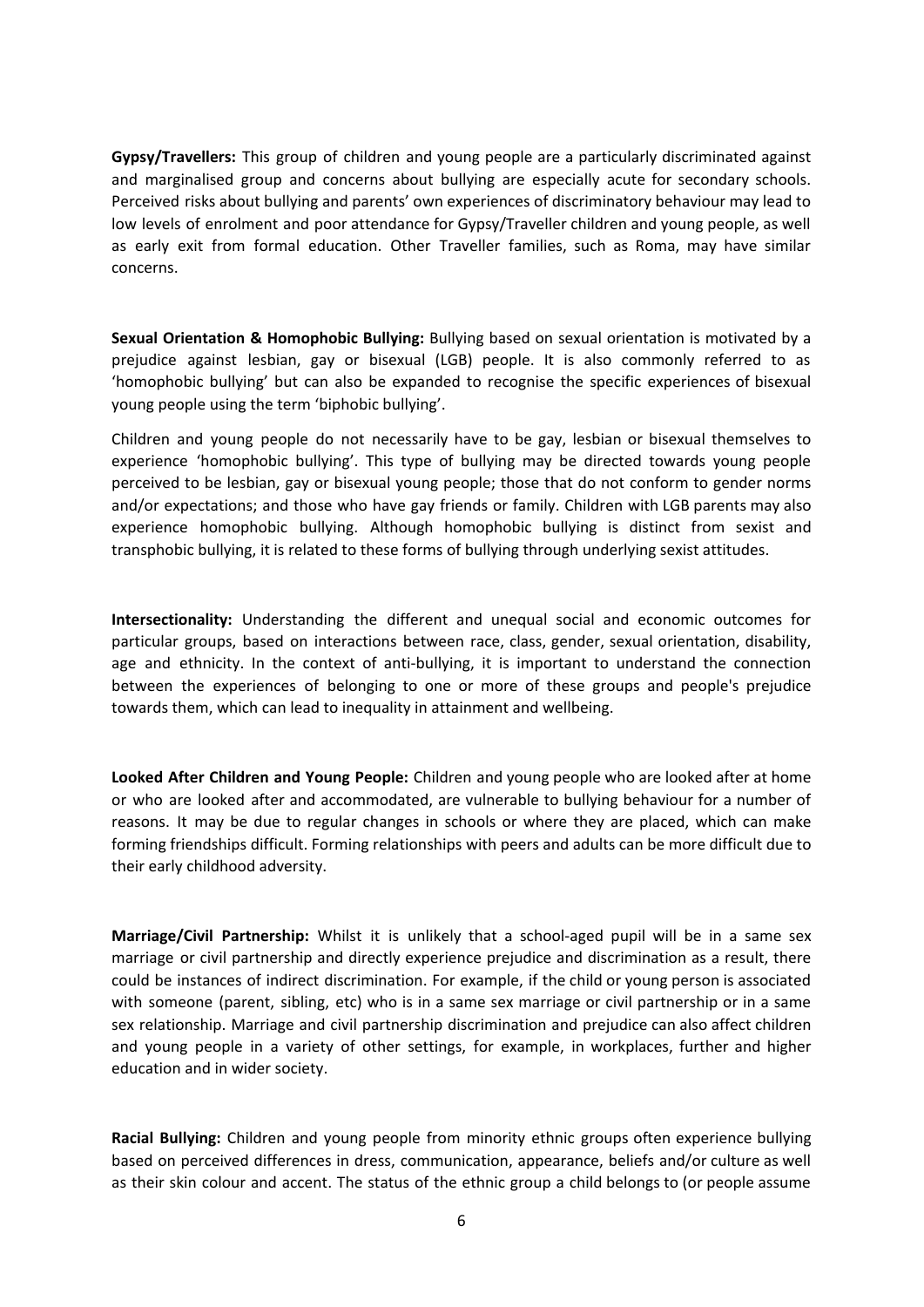they belong to) in a school, community or organisation can often lead to a child or young person experiencing bullying behaviour. This can arise from a misguided and/or learned belief that they are less valued and 'deserve' to be treated differently, or with less respect.

**Religion and Belief:** Lack of knowledge and understanding about the traditions, beliefs and etiquette of different faiths can lead to religious intolerance. Lack of awareness about the differences in practices of religions such as prayer times, dietary requirements, fasting and the wearing of religious clothing or articles of faith can result in misunderstandings and stereotyping, which may lead to bullying. People who have no religion or belief are also protected under the Equality Act.

**Sectarianism:** Most people understandably associate Sectarianism with religion. The reality of prejudice however means that your family background, the football team you support, the community you live in, the school you attend and even the colour of your clothing can mark you out for sectarian abuse - whatever your beliefs may be. In Scotland, sectarianism is most often related to Protestant and Roman Catholic divisions within Christianity but can also relate to other religions, for example Sunni and Shia Muslims within Islam, and Orthodox and Reform Jews within Judaism.

**Sexism and gender:** Bullying in the form of derogatory language and the spreading of malicious rumours can be used to regulate both girls' and boys' behaviour - suggesting that they are not being a 'real' man or a 'real' woman. These terms can be of an explicit sexual nature and it is worth noting that many can involve the use of terms for people who are gay and lesbian as a negative towards a person's masculinity or femininity. Sexism and gender stereotypes feed into homophobia, biphobia and transphobia. Gender stereotyping, based on the notion of acceptable and unacceptable male and female behaviour, can leave children and young people who are not perceived to conform to these notions vulnerable to indirect and direct bullying.

Personality traits that do not fit into the unwritten rules of 'appropriate' male and female behaviour can lead to bullying because of the prejudice towards their perceived difference.

**Gender Identity and Transphobic Bullying:** The term 'transgender' is an 'umbrella term' for those whose 'gender identity' or expression differs in some way from the gender that was assigned to them at birth. Gender identity reflects an individual's internal sense of self as being male, female, or an identity between or outside the two.

Transgender people face significant societal prejudice, largely because they are perceived as not conforming to gender stereotypes, expectations and norms. As a result, transgender or gender 'variant' children and young people can be particularly vulnerable to bullying. This can manifest in many ways, including transphobic and homophobic name calling or deliberately mis-gendering them. An individual may also experience transphobic bullying as a result of a perception that a parent, relative or other significant figure is transgender.

**Young Carers:** The lives of young carers can be significantly affected by their responsibility to care for a family member who has a physical illness or disability, mental health problem, sensory or learning disability or issues with the misuse of drugs or alcohol. Young carers are at risk of bullying for a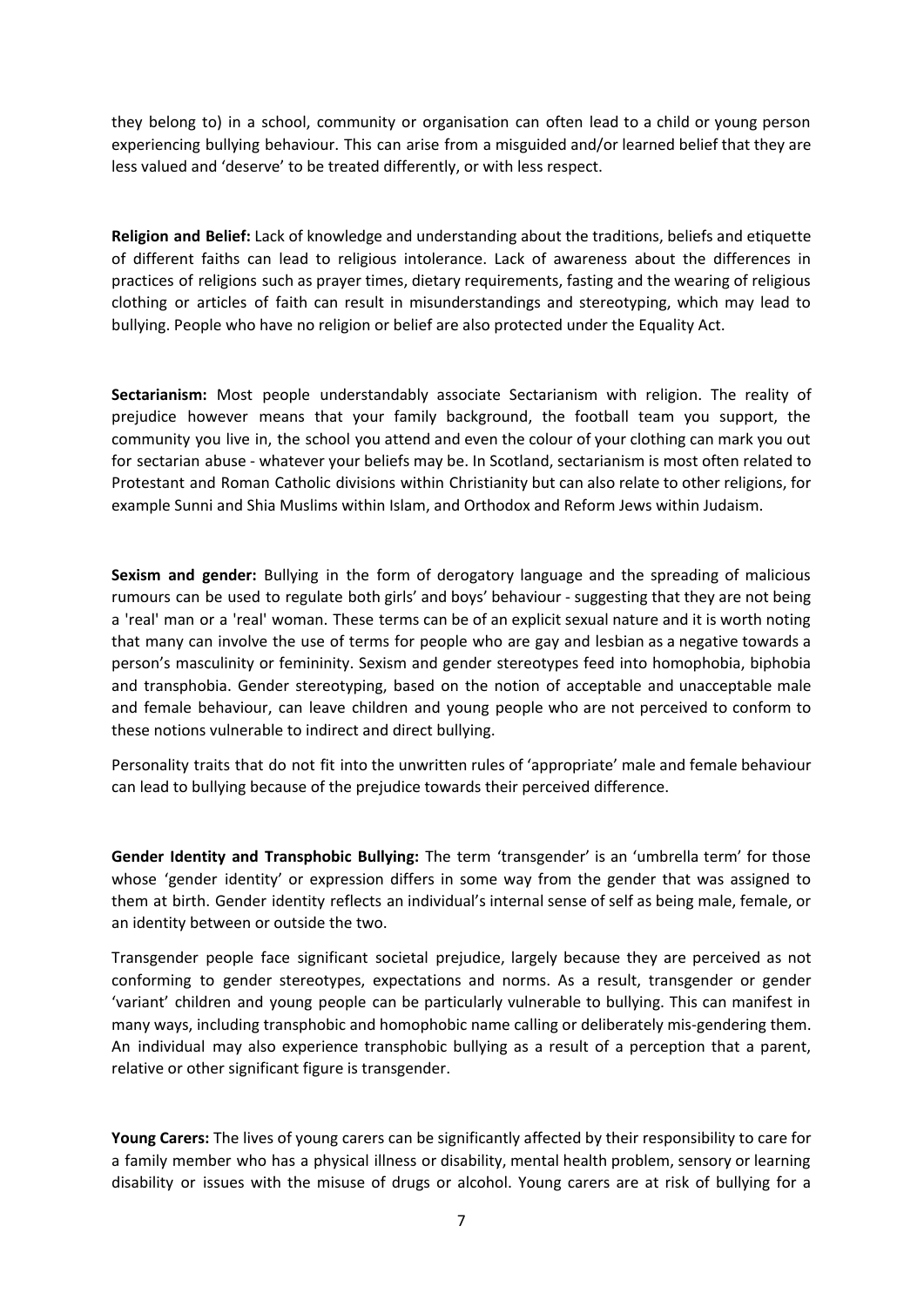variety of reasons. Depending on responsibilities at home, they may find themselves being unable to fully participate in school or after-school activities or 'fun stuff'. This can make it difficult for them to form relationships; it can hinder successful transitions or lead to educational difficulties.

**Socio-economic Prejudice:** Bullying due to socio-economic status can take place in any community. Small differences in perceived family income/family living arrangements/social circumstances or values can be used as a basis for bullying behaviours. These behaviours, such as mocking speech patterns, accents, belongings, clothing, etc. can become widespread through those considering themselves to be in the dominant social economic group. Bullying of children who endure parental substance misuse can also be prevalent.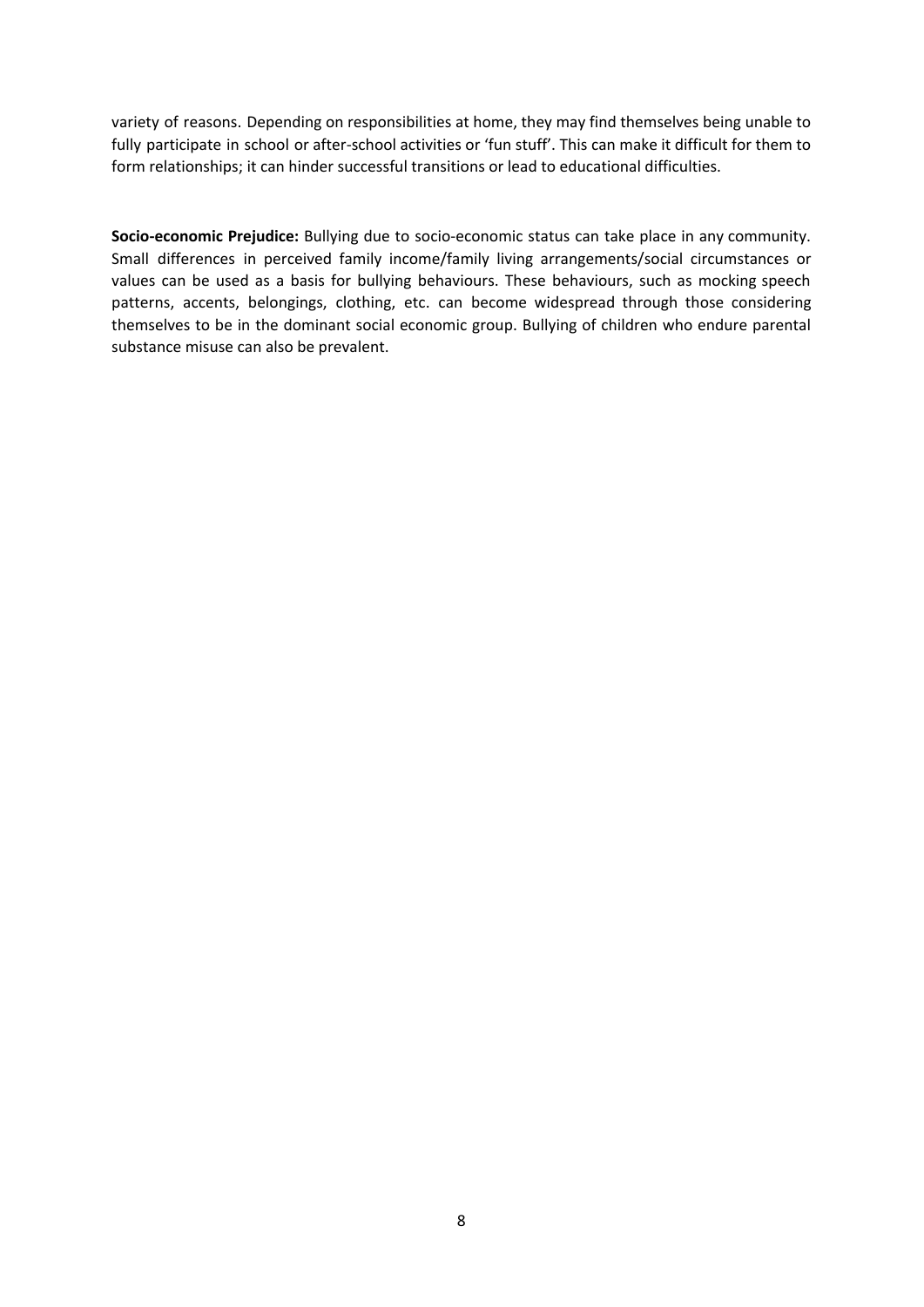# **3 SCHOOL'S RESPONSIBILITIES**

# **3.1 KEY LEGISLATION**

Across the UK there is legislation to protect children from a range of bullying and cyberbullying behaviour, including:

- persistent harassment and intimidation such as name calling and threats and
- sending indecent, offensive, false or threatening communications.

#### **Harassment and victimisation:**

In England, Scotland and Wales, the Equality Act 2010 protects the individual's right to be safe from discrimination, harassment and victimisation.

In England, Scotland and Wales, the Protection from Harassment Act 1997 prohibits repeated bullying that amounts to harassment.

## **Cyberbullying:**

Throughout the UK, the Communications Act 2003 makes it an offence to make improper use of a public communications network. Section 127 specifically makes it an offence to send an electronic message that is grossly offensive or of an indecent, obscene or menacing character.

In England and Wales, the Malicious Communications Act 1988 makes it an offence to send a communication with the intention of causing distress or anxiety.

# **3.2 SCHOOL'S DUTY TO PROTECT PUPILS**

In England and Wales, under Section 89 of the Education and Inspections Act 2006, maintained schools must have a policy in place to encourage good behaviour and prevent all forms of bullying among pupils. This includes when pupils are not on school premises and are not being supervised by a member of school staff.

The Independent School Standards (England) (Amendment) Regulations 2012 requires academies and other types of independent schools to have an anti-bullying strategy in place.

In England and Wales, Section 89 of the Education and Inspections Act 2006 gives head teachers of state schools the power to discipline students for bullying incidents that occur outside of school.

## **3.2 KEY GUIDANCE**

Across the UK, statutory guidance highlights the responsibility of those in the education, community and care sectors to safeguard children from all forms of abuse and neglect including bullying and cyberbullying.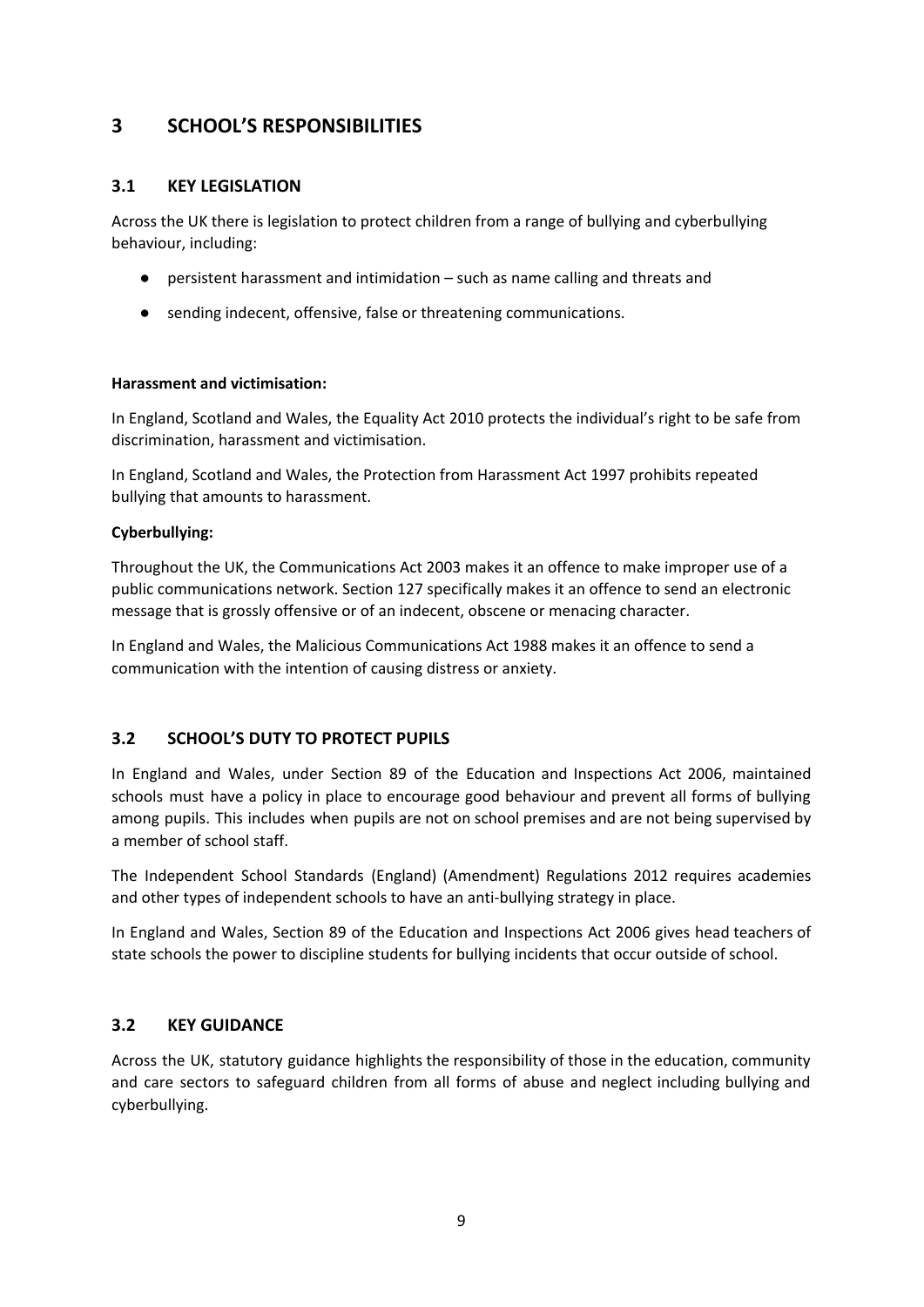The Equality Act 2010 and schools is a guide for school leaders, school staff, governing bodies and local authorities in England, Scotland and Wales on understanding their duties under the Equality Act.

In England, the Department for Education has produced guidance for headteachers, school staff and local authorities that outlines their duty to prevent and tackle bullying that occurs in and outside of school (Preventing and tackling bullying, 2017).

The DfE has also produced guidance for schools on searching, screening and confiscation. In cases of cyberbullying school staff may use this guidance to search mobile phones.

# **3.3 SCHOOL'S RESPONSIBILITIES FOR TAKING ACTION WHEN BULLYING TAKES PLACE OUTSIDE OF SCHOOL**

GUST Independent School recognises it has a responsibility to protect children within its vicinity, including areas immediately outside the school and the school buses.

# **3.4 INVOLVEMENT OF EXTERNAL AGENCIES**

The school may consider reporting a bullying incident as a child protection and / or criminal law issue if it is deemed appropriate.

# **3.5 RELATED SCHOOL POLICIES**

Reference other related school policies – behaviour, equalities, child protection / safeguarding, safety, confidentiality, curriculum.

This policy has been developed and evaluated with a view to safeguarding and promoting the wellbeing of all young people and staff.

It links with the following policies which can be read in conjunction:

- Child Protection and Safeguarding Policy;
- Student Behaviour Policy;
- Staff Behaviour Policy;
- E-safety Policy;
- Equality and Diversity Policy;
- Positive Behaviour Management Policy;
- Physical Intervention Policy;
- Equalities Policy;
- PSHE Policy; and
- Complaints Policy.